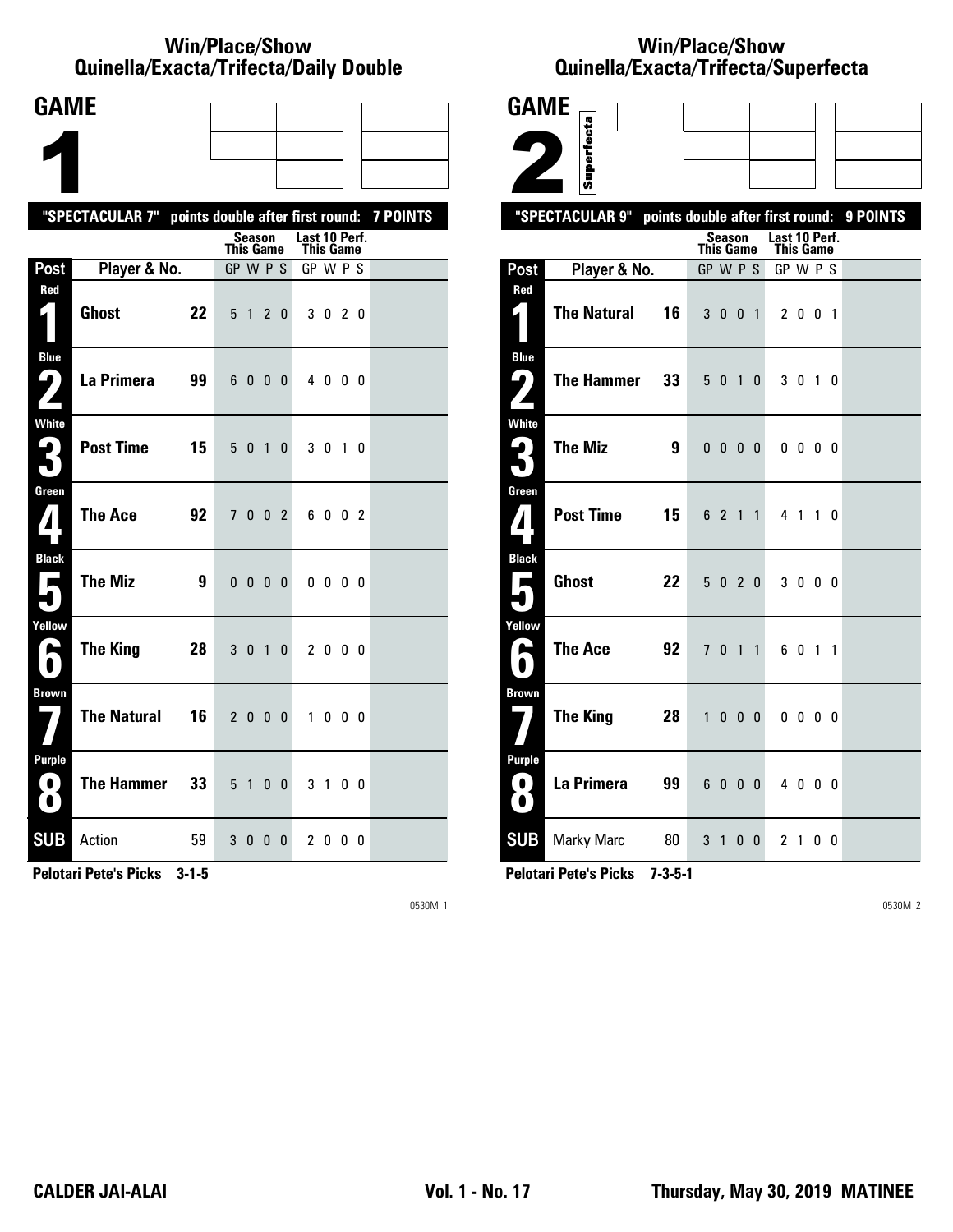### **Win/Place/Show Quinella/Exacta/Trifecta/Pick 5**

| <b>GAME</b>                          |                                                           |    |                       |              |                |                |                       |              |                |  |
|--------------------------------------|-----------------------------------------------------------|----|-----------------------|--------------|----------------|----------------|-----------------------|--------------|----------------|--|
|                                      |                                                           |    |                       |              |                |                |                       |              |                |  |
|                                      |                                                           |    |                       |              |                |                |                       |              |                |  |
|                                      | "SPECTACULAR 7" points double after first round: 7 POINTS |    |                       |              |                |                |                       |              |                |  |
|                                      |                                                           |    |                       | Season       |                |                | Last 10 Perf.         |              |                |  |
| Post                                 | Player & No.                                              |    | This Game<br>GP W P S |              |                |                | This Game<br>GP W P S |              |                |  |
| Red                                  |                                                           |    |                       |              |                |                |                       |              |                |  |
| $\boldsymbol{\zeta}$ )               | <b>The Hammer</b>                                         | 33 |                       | 721          |                | $\mathbf{1}$   |                       | 5 1 1 0      |                |  |
| <b>Blue</b><br>91                    | La Primera                                                | 99 | 6                     | $\bf{0}$     | 1              | $\mathbf{0}$   |                       | 4010         |                |  |
| <b>White</b><br>2)<br>$\blacksquare$ | <b>Ghost</b>                                              | 22 | 6                     |              | 0 <sub>2</sub> | $\mathbf{0}$   |                       | 5 0 1 0      |                |  |
| Green<br>$\mathbf{Z}$                | <b>The Miz</b>                                            | 9  | 0 <sub>0</sub>        |              | 0 <sub>0</sub> |                |                       | $0\,0\,0\,0$ |                |  |
| <b>Black</b><br>п                    | <b>The Natural</b>                                        | 16 | 9 <sub>1</sub>        |              | $\mathbf{1}$   | $\mathbf{1}$   |                       | 61           | 0 <sub>1</sub> |  |
| Yellow<br>E                          | <b>The King</b>                                           | 28 | $\overline{7}$        | $\mathbf{1}$ | 0              | $\overline{1}$ |                       | 50           | 0 <sub>1</sub> |  |
| <b>Brown</b>                         | <b>The Ace</b>                                            | 92 | $11 \quad 1$          |              |                | 2 <sub>0</sub> |                       | 9 1 0 0      |                |  |
| Purple<br>$\bf{O}$<br>Ð              | <b>Post Time</b>                                          | 15 | 10001                 |              |                |                |                       | 8001         |                |  |
| <b>SUB</b>                           | Action                                                    | 59 |                       | 6 0 0 4      |                |                |                       | 5 0 0 3      |                |  |

**Pelotari Pete's Picks 6-4-3**

0530M 3

### **Win/Place/Show Qui nel la/Exacta/Tri fecta**



**7 The King 28** 7 3 0 0 6 2 0 0

**8 The Miz 9** 0 0 0 0 0 0 0 0

**SUB** Marky Marc 80 8 1 1 2 7 1 0 2

**Pelotari Pete's Picks 8-3-7**

**Brown**

**Pur ple**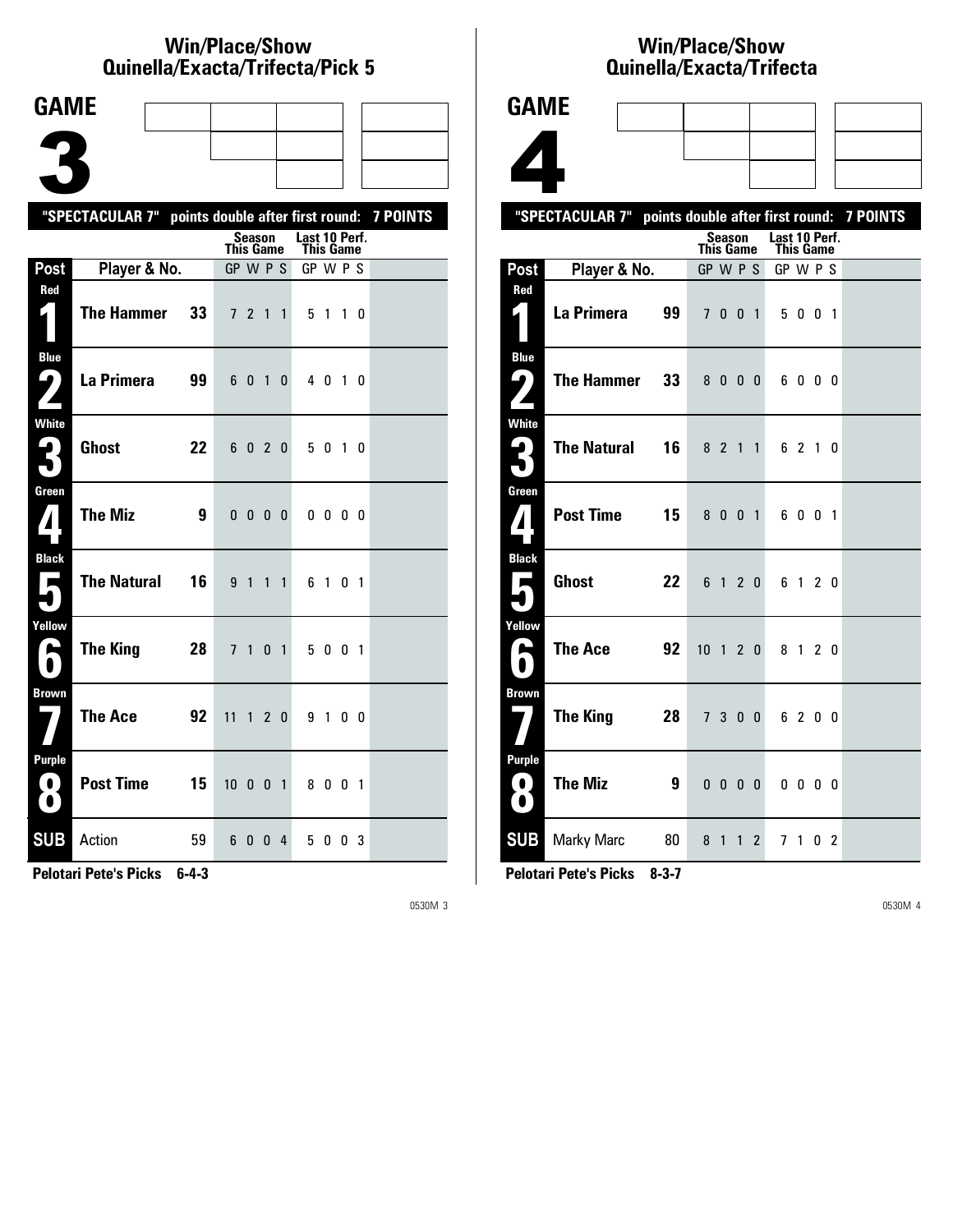# **Win/Place/Show Qui nel la/Exacta/Tri fecta**

| <b>GAME</b>                                               |                                                           |                                   |                |                          |    |  |
|-----------------------------------------------------------|-----------------------------------------------------------|-----------------------------------|----------------|--------------------------|----|--|
|                                                           |                                                           |                                   |                |                          |    |  |
|                                                           |                                                           |                                   |                |                          |    |  |
|                                                           | "SPECTACULAR 7" points double after first round: 7 POINTS |                                   |                |                          |    |  |
|                                                           |                                                           | <b>Season</b>                     |                | Last 10 Perf.            |    |  |
| Post                                                      | Player & No.                                              | This Game<br>GP W P S             |                | This Game<br>GP W P S    |    |  |
| Red<br>$\boldsymbol{\zeta}$ ,                             | <b>Fire Chef</b><br>14                                    | 7 1 3 1                           |                | 5 1 2 0                  |    |  |
| <b>Blue</b><br>$\mathsf{L}_l$<br>$\overline{\phantom{a}}$ | <b>Smooth Papa 57</b>                                     | 7 1 0 0                           |                | 4000                     |    |  |
| <b>White</b><br>$\mathbf{R}$                              | Gitty Up!<br>82                                           | 10 <sub>1</sub><br>$\overline{1}$ | $\overline{2}$ | 8 1 1 1                  |    |  |
| Green<br>4                                                | Robin Hood 25                                             | 1 0 0 0                           |                | $0\quad 0\quad 0\quad 0$ |    |  |
| <b>Black</b><br>×                                         | <b>Toto</b><br>38                                         | 6000                              |                | 5000                     |    |  |
| Yellow<br>N<br>$\blacksquare$                             | <b>Action</b><br>59                                       | 9 1 1                             | 0              | 8 1 1 0                  |    |  |
| <b>Brown</b>                                              | <b>The General</b><br>23 <sup>°</sup>                     | 8 4 0 0                           |                | 5 3 0 0                  |    |  |
| <b>Purple</b><br>$\left( 0\right)$<br>0                   | <b>Wonder Boy 12</b>                                      | 8 1 1                             | $\overline{2}$ | 6 1 1 1                  |    |  |
| <b>SUB</b>                                                | The King<br>28                                            | 10 <sub>1</sub><br>$\mathbf{1}$   | 4              | 80                       | 14 |  |
|                                                           | Balatari Batala Bialza<br>24C                             |                                   |                |                          |    |  |

**Pelotari Pete's Picks 2-1-6**

0530M 5

### **Win/Place/Show Qui nel la/Exacta/Tri fecta/Super fecta**

| <b>GAME</b>                              |                                                           |                 |                  |                |                |              |                                   |              |    |  |
|------------------------------------------|-----------------------------------------------------------|-----------------|------------------|----------------|----------------|--------------|-----------------------------------|--------------|----|--|
|                                          | Superfecta                                                |                 |                  |                |                |              |                                   |              |    |  |
|                                          |                                                           |                 |                  |                |                |              |                                   |              |    |  |
|                                          | "SPECTACULAR 9" points double after first round: 9 POINTS |                 |                  |                |                |              |                                   |              |    |  |
|                                          |                                                           |                 | <b>This Game</b> | <b>Season</b>  |                |              | Last 10 Perf.<br><b>This Game</b> |              |    |  |
| Post                                     | Player & No.                                              |                 | GP W P S         |                |                |              | GP W P S                          |              |    |  |
| Red<br>$\zeta$                           | <b>The General</b>                                        | 23              |                  | 8 0 2 1        |                |              |                                   | 5 0 2 1      |    |  |
| <b>Blue</b><br>5                         | <b>Robin Hood</b>                                         | 25              | $\mathbf{1}$     | 0 <sub>0</sub> |                | 0            |                                   | $0\,0\,0\,0$ |    |  |
| <b>White</b><br>5                        | <b>Gitty Up!</b>                                          | 82              |                  | 9 1 2 0        |                |              |                                   | 7020         |    |  |
| Green<br>$\boldsymbol{I}$                | <b>Fire Chef</b>                                          | 14              | 7 <sup>7</sup>   | 4 0 1          |                |              |                                   | 5 3 0 0      |    |  |
| <b>Black</b><br>$\overline{\phantom{a}}$ | <b>Wonder Boy</b>                                         | 12 <sub>2</sub> | 7 <sub>1</sub>   |                | $\overline{1}$ | $\mathbf{0}$ | 50                                |              | 10 |  |
| Yellow<br>А<br>$\blacksquare$            | <b>Toto</b>                                               | 38              |                  | 8 0 0 1        |                |              |                                   | 7001         |    |  |
| <b>Brown</b>                             | <b>Action</b>                                             | 59              | $10$ 2 3 1       |                |                |              |                                   | 9 2 3 1      |    |  |
| <b>Purple</b><br>0<br>$\bullet$          | <b>Smooth Papa</b>                                        | 57              |                  | 6 0 3          |                | $\mathbf{0}$ |                                   | 4 0 3 0      |    |  |
| <b>SUB</b>                               | The Ace                                                   | 92              | $10 \t1 \t1$     |                |                | 3            |                                   | 7012         |    |  |

**Pelotari Pete's Picks 5-2-4-1**